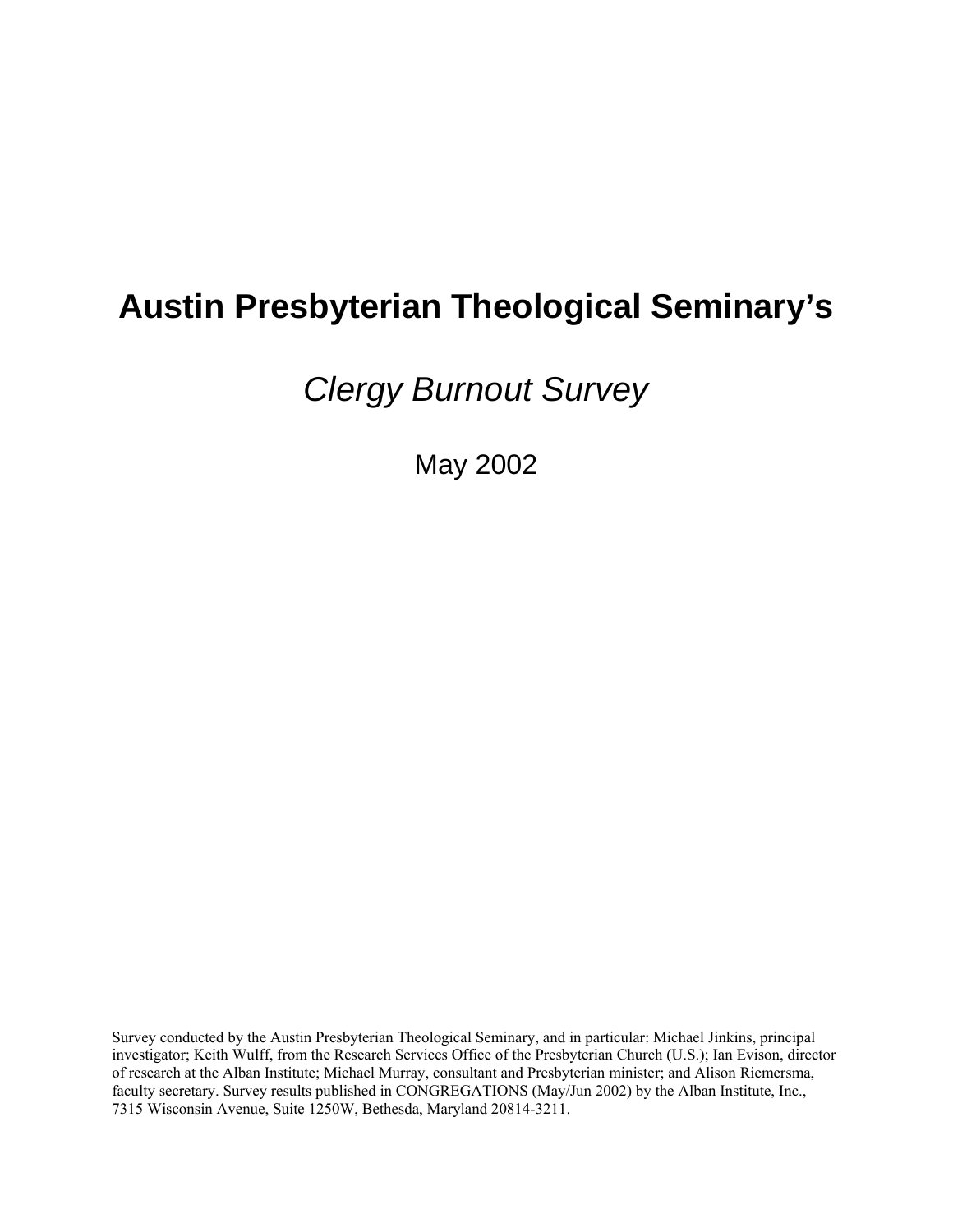# **SURVEY OF RECENT GRADUATES WORKING IN PASTORAL MINISTRIES**

| Number of surveys mailed   |     |
|----------------------------|-----|
| Number of surveys returned |     |
| Response<br>attf           | ,00 |

#### **If you are not presently serving in pastoral ministries, please skip to Q-24.**

Q-1. Below is a list of some sources of support for pastors. In the last six months, how helpful have the following supports been to you in your ministry?

|                |                                            | <b>Very</b>    |         | Slightly        | <b>Not</b>     | <b>Not</b> |        |
|----------------|--------------------------------------------|----------------|---------|-----------------|----------------|------------|--------|
|                |                                            | <b>Helpful</b> | Helpful | <b>Helpful</b>  | <b>Helpful</b> | Applicable |        |
| a.             | Members or groups in your congregation 38% |                | 30%     | 23 <sup>%</sup> | 8%             | $1\%$      |        |
| b.             | Members of the Session or the Personnel    |                |         |                 |                |            |        |
|                |                                            |                | 33%     | 23%             | 17%            | 8%         | $^{+}$ |
| $\mathbf{c}$ . |                                            |                | 39%     | 20%             | $4\%$          |            |        |
| d.             |                                            |                | 18%     | 16%             | 17%            | 36%        | $+$    |
| e.             |                                            |                | 17%     | $7\%$           | 3%             | 8%         |        |
| f.             | Pastoral or marital counselor,             |                |         |                 |                |            |        |
|                |                                            |                | 8%      | $5\%$           | $2\%$          | 71%        |        |
| g.             |                                            |                | 26%     | 20%             | 14%            | 25%        | $+$    |
| h.             |                                            |                | 15%     | 20%             | 27%            | 33%        | $+$    |
| $\mathbf{1}$ . |                                            |                | 24%     | $7\%$           | $4\%$          | 50%        | $+$    |
| J.             |                                            |                | 6%      | $4\%$           | $1\%$          | 78%        | $+$    |
| k.             | Friend outside the congregation38%         |                | 29%     | 15%             | $1\%$          | 17%        | $+$    |
| 1.             |                                            |                | 3%      | 3%              |                | 72%        | $+$    |
|                | If other, please specify:                  |                |         |                 |                |            |        |

#### Q-2. Do you have a mentor?

|  | $\cdots$<br>ш |
|--|---------------|

Q-3. How frequently do you meet with your mentor? (If you have more than one mentor, answer about the one with whom you meet most frequently.)

| $7\%$ |
|-------|
|       |
|       |
|       |
|       |
|       |

<sup>——————————————————</sup>   $=$  less than 0.5%; rounds to zero

 $=$  zero  $(0.0)$ ; no cases in this category

n = number of respondents eligible to answer this item

<sup>+ =</sup> non-responses of 10% or more for this question (reported percentages for all questions omit non-responses)

<sup>=</sup> percentages may total to more than 100 because respondents could make more than one response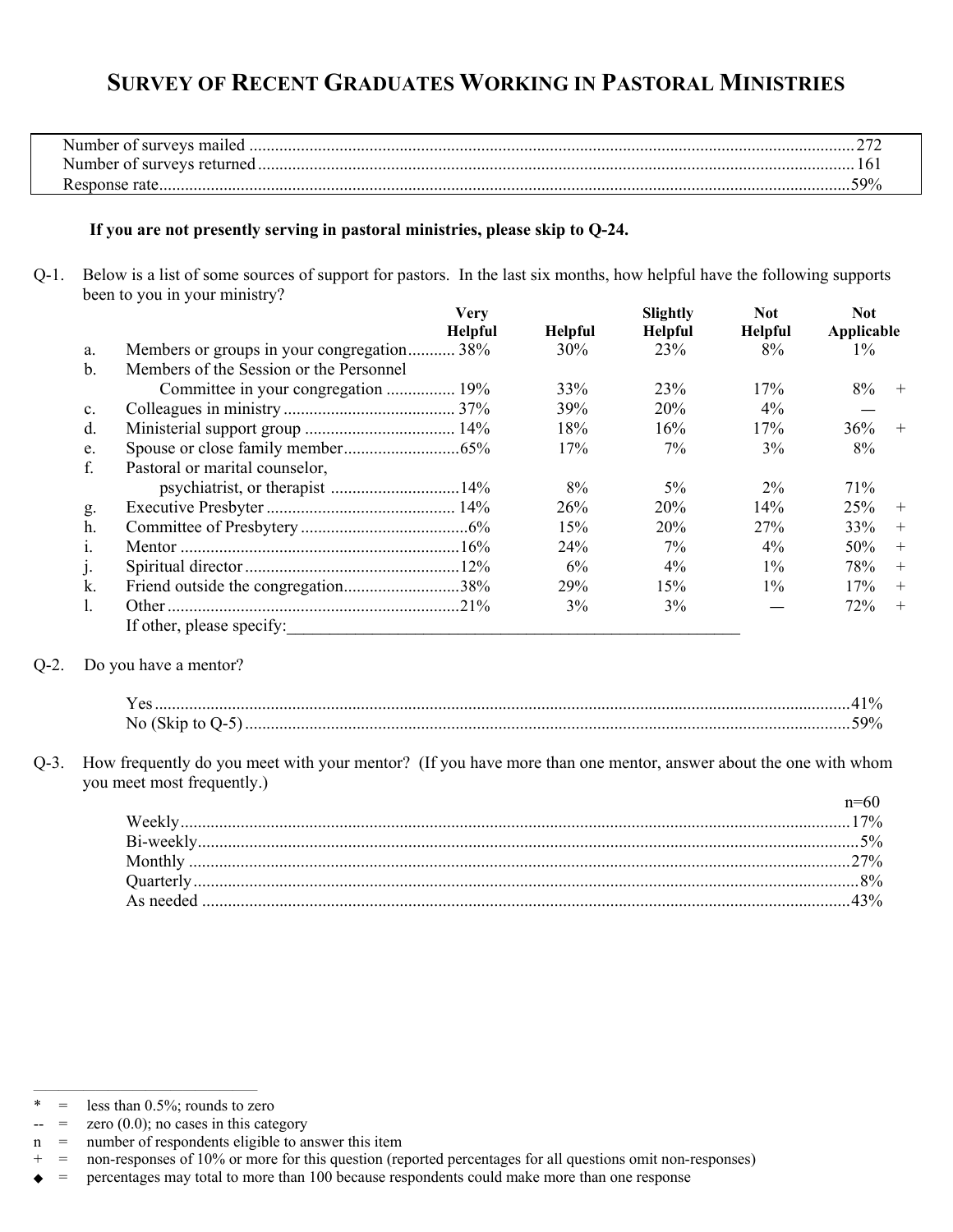| $Q-4$ . | Please check the topics that you discuss with your mentor.              |         |
|---------|-------------------------------------------------------------------------|---------|
|         |                                                                         | $n=60$  |
|         |                                                                         |         |
|         |                                                                         |         |
|         |                                                                         |         |
|         |                                                                         |         |
|         |                                                                         |         |
|         |                                                                         |         |
|         |                                                                         |         |
|         |                                                                         |         |
|         |                                                                         |         |
| $Q-5$ . | Are there other pastors with whom you have a high-trust relationship?   |         |
|         |                                                                         |         |
|         |                                                                         |         |
|         |                                                                         |         |
| $Q-6$ . |                                                                         |         |
|         | Median<br>Mean<br>4.4<br>3                                              |         |
| $Q-7.$  | How frequently do you have high-trust conversations with these pastors? | $n=125$ |
|         |                                                                         |         |
| $Q-8$ . | What is your trust level with your senior pastor?                       | $^{+}$  |
|         |                                                                         |         |
|         |                                                                         |         |
|         | High                                                                    |         |
|         |                                                                         |         |
|         |                                                                         |         |
| $Q-9$ . | What is your trust level with other paid staff at your congregation?    |         |
|         |                                                                         |         |
|         |                                                                         |         |
|         |                                                                         |         |
|         |                                                                         |         |
|         |                                                                         |         |

less than 0.5%; rounds to zero  $\ast$  $\hspace{0.1cm} = \hspace{0.1cm}$ 

zero  $(0.0)$ ; no cases in this category  $\hspace{0.1in} = \hspace{0.1in}$  $\overline{a}$ 

number of respondents eligible to answer this item  $\mathbf n$  $=$ 

 $+$  $\hspace{0.1in} = \hspace{0.1in}$ non-responses of 10% or more for this question (reported percentages for all questions omit non-responses)

 $\hspace{0.1cm} = \hspace{0.1cm}$ percentages may total to more than 100 because respondents could make more than one response  $\blacklozenge$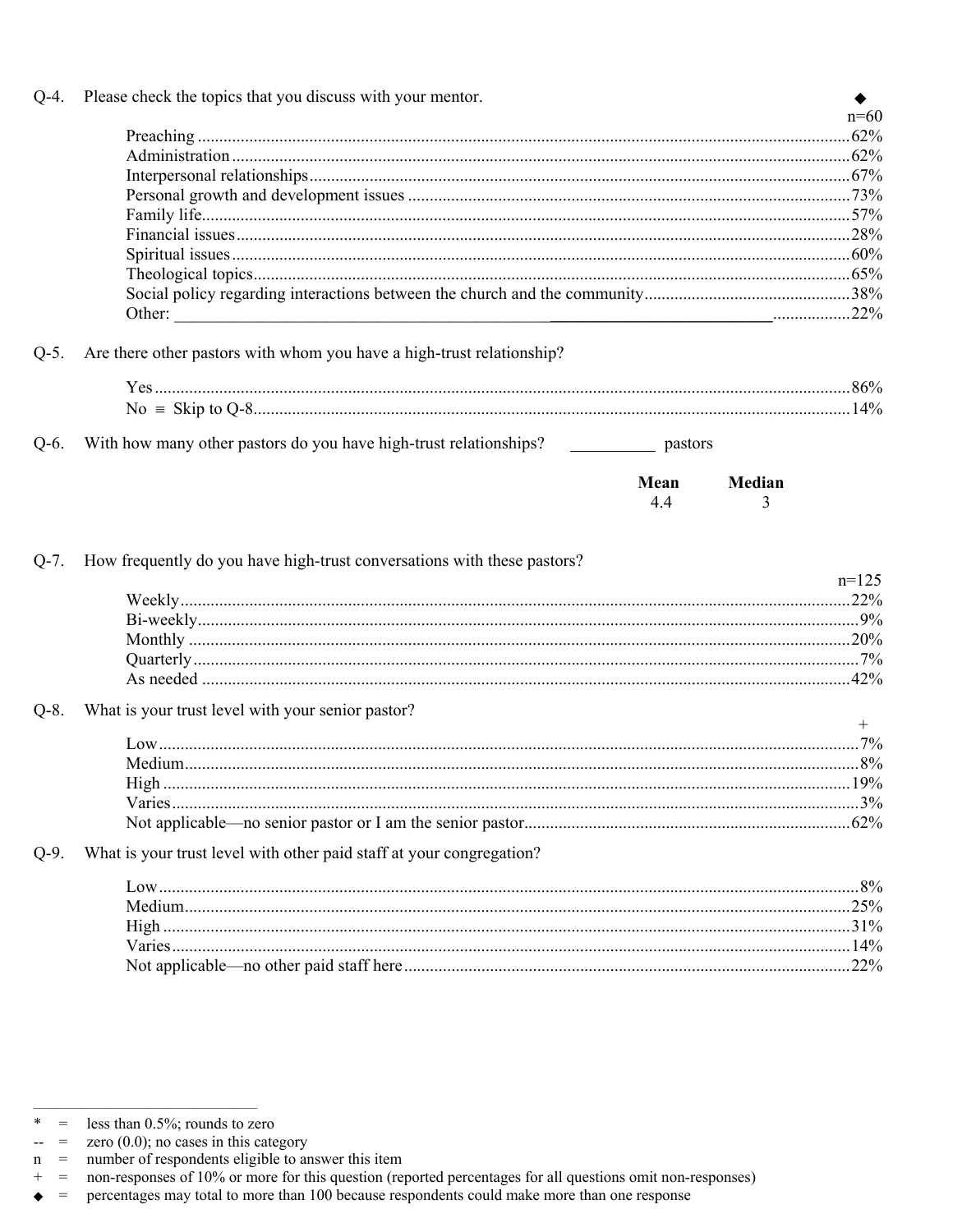Q-10. To what extent have you used the following methods to build trust between you and others?

|                | <b>Very Great</b><br>Extent                         | Great<br>Extent | <b>Some</b><br>Extent | Limited<br>Extent | <b>Not</b><br>at All |     |
|----------------|-----------------------------------------------------|-----------------|-----------------------|-------------------|----------------------|-----|
| a.             |                                                     | 36%             | 35%                   | $14\%$            | $1\%$                |     |
| $\mathbf b$ .  | Shared personal goals, hopes, or dreams 18%         | 41%             | 33%                   | 8%                |                      |     |
| $\mathbf{c}$ . |                                                     | 42%             | 33%                   | 11%               | $3\%$                | $+$ |
| $d$ .          | Asked for, and acted on, corrective feedback12%     | <b>29%</b>      | 45%                   | 9%                | $5\% +$              |     |
| e.             | Acknowledged personal flaws                         |                 |                       |                   |                      |     |
|                |                                                     | 43%             | 42%                   | $6\%$             | $1\%$                |     |
| f.             |                                                     | 38%             | 34%                   | 8%                | $1\%$                |     |
| g.             |                                                     | 15%             | 49%                   | 27%               | 3%                   |     |
| h.             | Invited others to share their personal stories  20% | 38%             | 28%                   | 10%               | 3%                   |     |

Q-11. How often do the following situations create stress in your life?

|                | <b>Very</b>                                |              |                     |        | <b>Not</b> |        |
|----------------|--------------------------------------------|--------------|---------------------|--------|------------|--------|
|                | <b>Often</b>                               | <b>Often</b> | <b>Occasionally</b> | Rarely | at All     |        |
| a.             |                                            | 33%          | 25%                 | $1\%$  |            |        |
| $\mathbf b$ .  | Feelings of powerlessness in my work  10%  | 18%          | 40%                 | 31%    | $1\%$      |        |
| $\mathbf{c}$ . | Inadequate compensation or finances  16%   | 14%          | 29%                 | 30%    | 10%        |        |
| d.             |                                            | 19%          | 48%                 | 18%    | $1\%$      |        |
| e.             | Conflicting or ambiguous expectations      |              |                     |        |            |        |
|                |                                            | 25%          | 36%                 | 24%    | 3%         |        |
| $\mathbf f$    |                                            | 5%           | 40%                 | 41%    | 8%         |        |
| g.             | Doubts about religious/spiritual beliefs2% | 3%           | 27%                 | 43%    | 25%        |        |
| $h$ .          | Doubt that the Bible has solutions         |              |                     |        |            |        |
|                |                                            | 3%           | 20%                 | 35%    | 40%        |        |
| i.             | Feeling drained in fulfilling my functions |              |                     |        |            |        |
|                |                                            | 26%          | 39%                 | 12%    | $1\%$      |        |
| J.             |                                            | $5\%$        | $12\%$              | 37%    | 45%        |        |
| k.             |                                            | 5%           | 19%                 | 49%    | 26%        |        |
| l.             |                                            | 5%           | 22%                 | 47%    | <b>23%</b> | $^{+}$ |
| m.             |                                            | $1\%$        | $4\%$               | 15%    | 80%        | $^{+}$ |
| n.             |                                            |              |                     |        |            |        |

Q-12. Please indicate how often you have used the following factors in your personal and professional development.

|                |                                                                       | Very<br>Often | Often | Occasionally | Rarely | <b>Not</b><br>at All |
|----------------|-----------------------------------------------------------------------|---------------|-------|--------------|--------|----------------------|
| a.             | Bible study and exegesis for sermon                                   |               |       |              |        |                      |
|                |                                                                       |               | 33%   | 10%          | $1\%$  |                      |
| b.             | Bible study and exegesis for personal                                 |               |       |              |        |                      |
|                |                                                                       |               | 35%   | 25%          | 16%    | $1\%$                |
| $\mathbf{c}$ . | Listening and responding to people's needs 38%                        |               | 52%   | 9%           | $1\%$  |                      |
| d.             | Creating clear, articulated goals for my                              |               |       |              |        |                      |
|                |                                                                       |               | 40%   | 34%          | 14%    | $1\%$                |
| e.             | Developing my interpersonal skills  16%                               |               | 45%   | 35%          | $4\%$  |                      |
| f.             | Developing my administrative ability  8%                              |               | 38%   | 43%          | $9\%$  | $1\%$                |
| g.             | Learning and actively using visionary                                 |               |       |              |        |                      |
|                |                                                                       |               | 27%   | 40%          | 13%    | $3\%$                |
|                | $\mathbf{r}$ . In the set of states to set of the set of $\mathbf{r}$ |               |       |              |        |                      |

h. Learning and actively using conflict

<sup>——————————————————</sup>  \* = less than 0.5%; rounds to zero

 $\begin{array}{rcl} -\end{array}$  = zero (0.0); no cases in this category

n = number of respondents eligible to answer this item

<sup>+ =</sup> non-responses of 10% or more for this question (reported percentages for all questions omit non-responses)

<sup>◆</sup> = percentages may total to more than 100 because respondents could make more than one response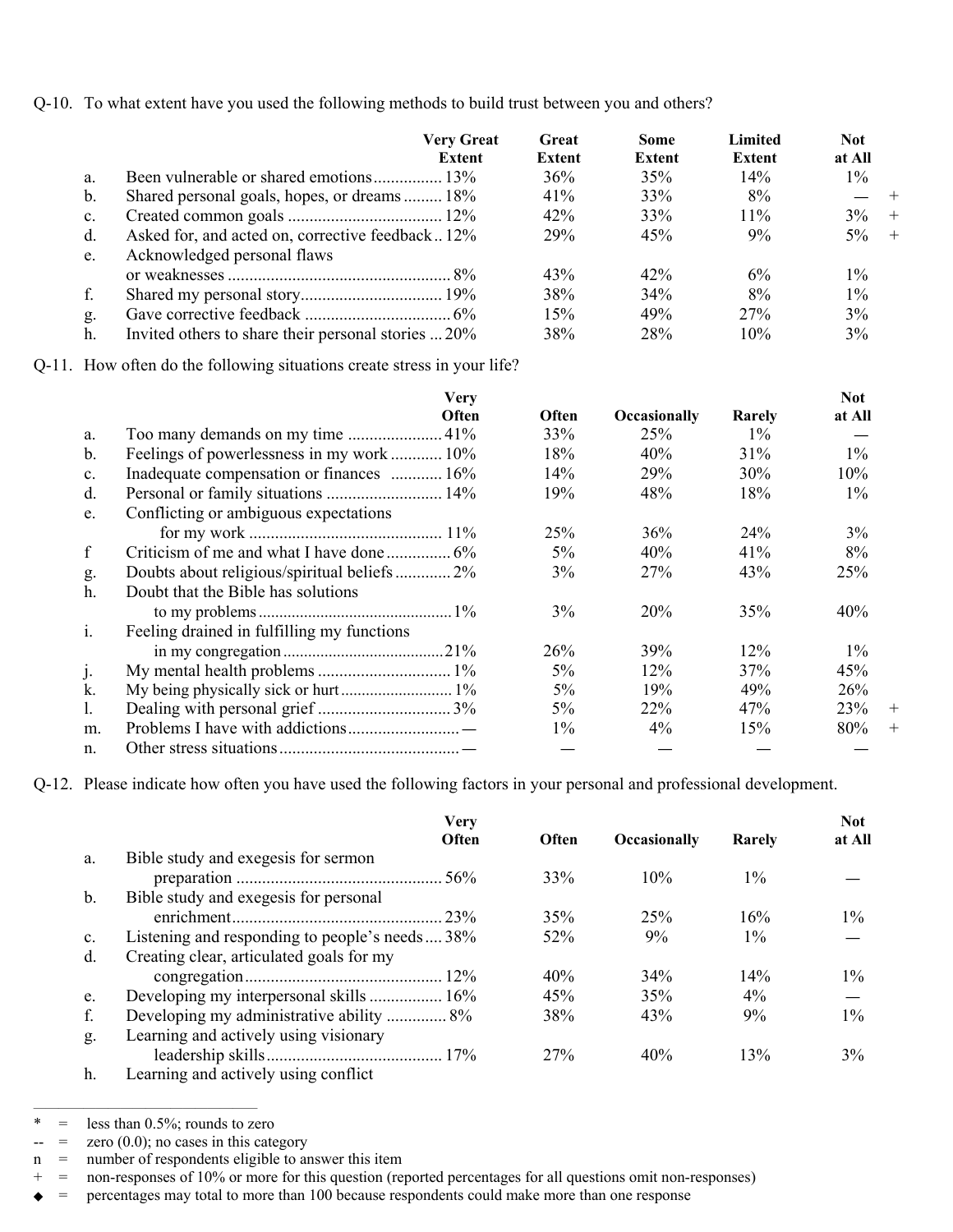resolution skills .......................................... 7% 31% 42% 17% 3% Q-12. Please indicate how often you have used the following factors in your personal and professional development. (Cont.)

|       | Verv  |       |                     |        | Not    |
|-------|-------|-------|---------------------|--------|--------|
|       | Often | Often | <b>Occasionally</b> | Rarely | at All |
|       | 46%   | 39%   | $3\%$               | 10/2   | 10/6   |
|       |       | $1\%$ | 8%                  | 28%    | 32%    |
| )ther |       |       |                     |        |        |

Q-13. Please indicate to what extent the following have *contributed* to your success in ministry.

|                | <b>Very</b><br>Often                           | <b>Often</b> | Occasionally | Rarely | <b>Not</b><br>at All |        |
|----------------|------------------------------------------------|--------------|--------------|--------|----------------------|--------|
| a.             | Bible study and exegesis for sermon            |              |              |        |                      |        |
|                |                                                | 30%          | 11%          | $2\%$  | $1\%$                |        |
| $\mathbf b$ .  | Bible study and exegesis for personal          |              |              |        |                      |        |
|                |                                                | 34%          | 19%          | 10%    | 3%                   |        |
| $\mathbf{c}$ . | Listening and responding to people's needs 59% | 33%          | 8%           | $1\%$  |                      |        |
| d.             | Creating clear, articulated goals for my       |              |              |        |                      |        |
|                |                                                | 32%          | 33%          | 14%    | 3%                   |        |
| e.             | Developing my interpersonal skills  34%        | 40%          | 22%          | 3%     | $1\%$                |        |
| f.             | Developing my administrative ability  20%      | 29%          | 36%          | 13%    | $1\%$                | $+$    |
| g.             | Learning and actively using visionary          |              |              |        |                      |        |
|                |                                                | 28%          | 33%          | 15%    | 3%                   | $+$    |
| h.             | Learning and actively using conflict           |              |              |        |                      |        |
|                |                                                | 26%          | 35%          | 19%    | 4%                   | $+$    |
| 1.             |                                                | 32%          | 12%          | $2\%$  | $1\%$                | $^{+}$ |
|                |                                                | 10%          | 15%          | 19%    | 44%                  | $+$    |
| k.             |                                                |              |              |        |                      |        |

Q-14. Please indicate to what extent the following have *hindered* your success in ministry.

|               | <b>Very</b><br>Often                             | Often  | Occasionally | Rarely | <b>Not</b><br>at All |        |
|---------------|--------------------------------------------------|--------|--------------|--------|----------------------|--------|
| a.            | Lack of Bible study and exegesis for sermon      |        |              |        |                      |        |
|               |                                                  | 7%     | 26%          | 44%    | 20%                  | $+$    |
| $\mathbf b$ . | Lack of Bible study and exegesis for personal    |        |              |        |                      |        |
|               |                                                  | 14%    | 32%          | 35%    | 14%                  | $+$    |
| c.            | Failure to listen and respond to                 |        |              |        |                      |        |
|               |                                                  | $6\%$  | 41%          | 44%    | 8%                   | $+$    |
| d.            | Failure to create clear, articulated goals       |        |              |        |                      |        |
|               |                                                  | 14%    | 42%          | 34%    | 10%                  | $^{+}$ |
| e.            | Failure to develop my interpersonal skills       | $6\%$  | 37%          | 45%    | 12%                  | $+$    |
| f.            | Failure to develop my administrative ability  2% | 14%    | 33%          | 38%    | 13%                  | $+$    |
| g.            | Failure to learn and actively use visionary      |        |              |        |                      |        |
|               |                                                  | 14%    | 34%          | 42%    | 10%                  | $^{+}$ |
| h.            | Failure to learn and actively use conflict       |        |              |        |                      |        |
|               |                                                  | $11\%$ | 40%          | 37%    | 10%                  | $+$    |
| 1.            |                                                  | 16%    | 33%          | 33%    | 14%                  | $+$    |
| j.            |                                                  | $7\%$  | 17%          | 30%    | 44%                  | $+$    |
| k.            |                                                  |        |              |        |                      |        |

<sup>——————————————————</sup>   $=$  less than 0.5%; rounds to zero

 $=$  zero (0.0); no cases in this category

n = number of respondents eligible to answer this item

 $=$  non-responses of 10% or more for this question (reported percentages for all questions omit non-responses)

<sup>=</sup> percentages may total to more than 100 because respondents could make more than one response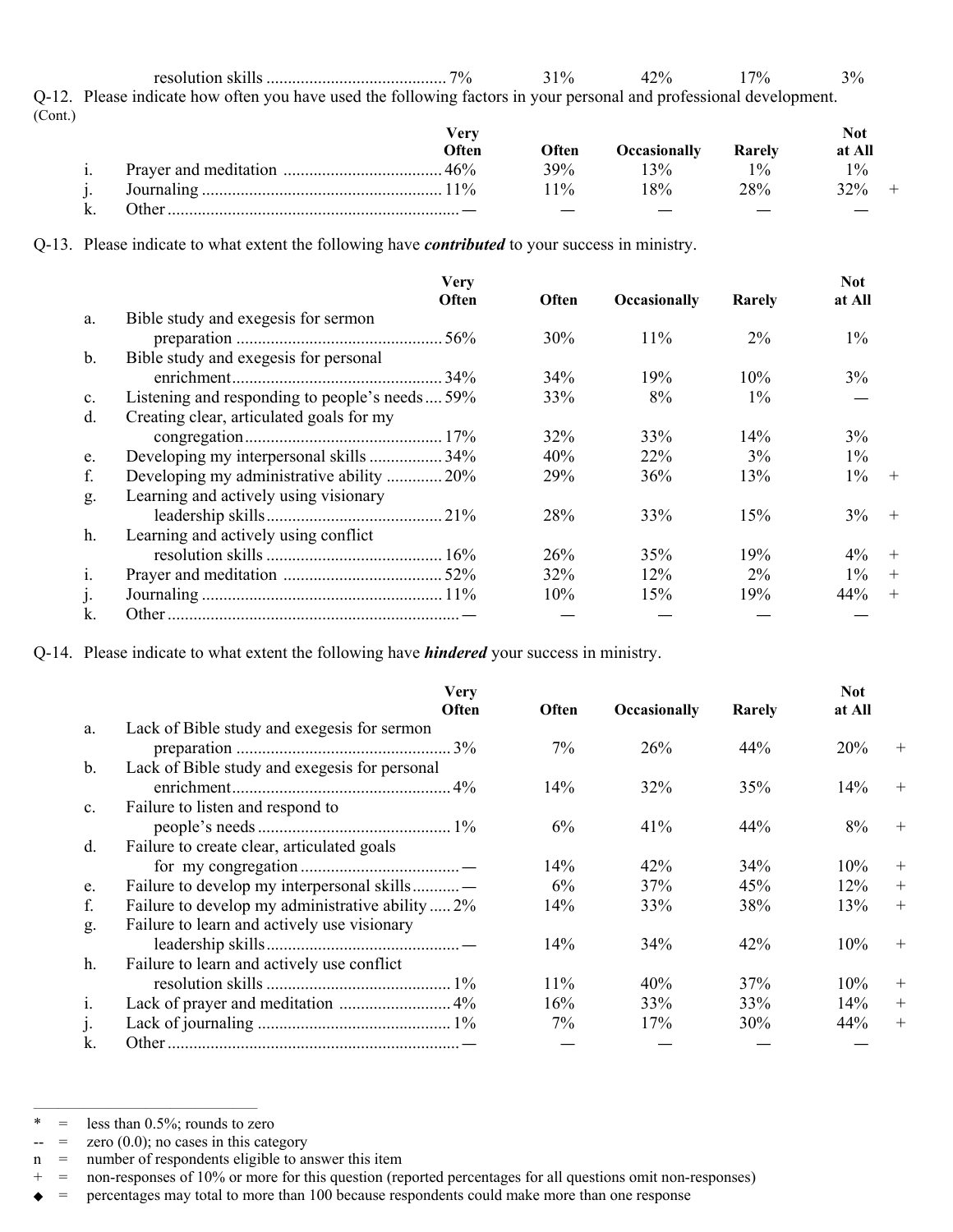Q-15. When defining success in your pastoral role, how important do you consider each of the following to be?

|               | <b>Very</b>                                    |           | Slightly  | <b>Not</b> | <b>Not</b> |        |
|---------------|------------------------------------------------|-----------|-----------|------------|------------|--------|
|               | Important                                      | Important | Important | Important  | Applicable |        |
| a.            |                                                | 38%       | 41%       | 8%         | $4\%$      | $^{+}$ |
| $\mathbf b$ . |                                                | 41%       | 17%       | 10%        | $1\%$      |        |
| c.            | Affirmative feedback from worshipers 18%       | 47%       | 33%       | $2\%$      |            |        |
| d.            | Increased giving by church members  10%        | 45%       | 33%       | 8%         | $4\%$      |        |
| e.            | Affirmative feedback from persons to           |           |           |            |            |        |
|               | whom I have given pastoral care 22%            | 55%       | 20%       | $1\%$      | $1\%$      |        |
| f.            | Affirmative feedback from persons I teach  21% | 62%       | 15%       | $2\%$      |            |        |
| g.            |                                                | 31%       | 41%       | 12%        | 8%         | $^{+}$ |
| h.            | Affirmative feedback from counselees 10%       | 41%       | 29%       | 8%         | 13%        |        |
| 1.            |                                                | 15%       | 38%       | 38%        | $7\%$      |        |
| J٠            | Serving on local committees or boards 3%       | 21%       | 35%       | 34%        | 6%         |        |
| k.            |                                                | 32%       | 32%       | 12%        | 17%        | $+$    |
|               |                                                | 22%       |           |            | 50%        | $+$    |

Q-16. Please indicate the extent to which you agree or disagree with each of the following statements.

|                | <b>Strongly</b><br>Agree                                                                | Agree | <b>Neither Agree</b><br><b>Nor Disagree</b> | <b>Disagree</b> | <b>Strongly</b><br><b>Disagree</b> |
|----------------|-----------------------------------------------------------------------------------------|-------|---------------------------------------------|-----------------|------------------------------------|
| a.             | I frequently ask advice of more                                                         |       |                                             |                 |                                    |
|                |                                                                                         | 46%   | 19%                                         | 14%             |                                    |
| $\mathbf b$ .  |                                                                                         | 56%   | 10%                                         | $4\%$           |                                    |
| C <sub>1</sub> | The church's first priority is to make                                                  |       |                                             |                 |                                    |
|                |                                                                                         | 29%   | 40%                                         | 16%             | $1\%$                              |
| d.             |                                                                                         | 32%   | 25%                                         | 32%             | 3%                                 |
| e.             | It is important for pastors to identify, train,<br>and empower lay leaders according to |       |                                             |                 |                                    |
|                |                                                                                         | 22%   | $1\%$                                       |                 |                                    |
| f.             | I have the energy to take on additional tasks  8%                                       | 46%   | 18%                                         | 23%             | 6%                                 |
| g.             | I get energized by being with people 29%                                                | 43%   | 9%                                          | 17%             | 2%                                 |
| h.             | I get energized spending time in personal                                               |       |                                             |                 |                                    |
|                |                                                                                         | 58%   | 10%                                         | $5\%$           | $1\%$                              |

Q-17. How important are the following aspects of the Christian life for you personally?

|    |                                                                                    | Verv<br>Important | Important | Slightly<br>Important | <b>Not</b><br>Important |
|----|------------------------------------------------------------------------------------|-------------------|-----------|-----------------------|-------------------------|
| a. |                                                                                    |                   | $9\%$     |                       |                         |
| b. | Knowing Jesus Christ is Lord and Savior 84%                                        |                   | 12%       | $4\%$                 |                         |
| c. |                                                                                    |                   | 45%       | 35%                   | $8\%$                   |
| d. | Sharing with unchurched people our faith<br>in God as revealed in Jesus Christ 36% |                   | 48%       | 16%                   |                         |
| e. | Belonging to a small group of people who<br>share, support, and encourage          |                   |           |                       |                         |
|    |                                                                                    |                   | 48%       | $14\%$                | $1\%$                   |

<sup>——————————————————</sup>   $=$  less than 0.5%; rounds to zero

 $=$  zero  $(0.0)$ ; no cases in this category

n = number of respondents eligible to answer this item

 $=$  non-responses of 10% or more for this question (reported percentages for all questions omit non-responses)

<sup>=</sup> percentages may total to more than 100 because respondents could make more than one response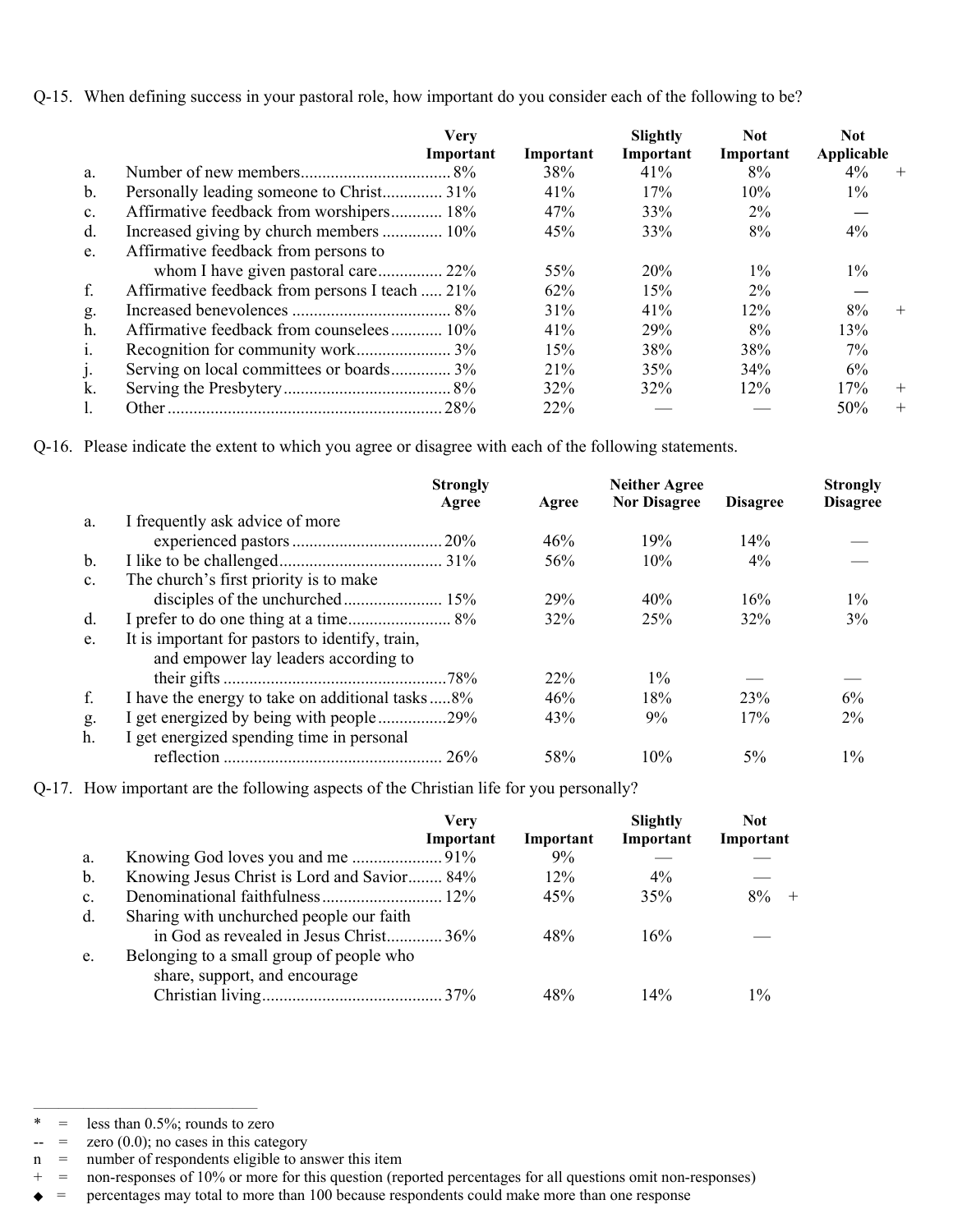| Serving humanity passionately through |     |               |         |
|---------------------------------------|-----|---------------|---------|
|                                       | 42% |               |         |
| .)ther                                | 10% | $\sim$ $\sim$ | $40% +$ |

#### Q-18. Which of the following have you done to help church members *identify* their personal gifts and callings? (Check *all* that apply.)

|    |                                                                 | In               | In Year            |                   |
|----|-----------------------------------------------------------------|------------------|--------------------|-------------------|
|    |                                                                 | <b>Last Year</b> | <b>Before Last</b> | <b>Both Years</b> |
| a. |                                                                 |                  | 31%                | 13%<br>$+$        |
| b. |                                                                 |                  | 37%                | $10\% +$          |
| c. |                                                                 |                  | $4\%$              | $30\% +$          |
| d. |                                                                 |                  | $5\%$              | $27\% +$          |
| e. |                                                                 |                  | $11\%$             | $25\% +$          |
| f. | Encouraged people to engage in career guidance or assessment50% |                  | 32%                | $18\% +$          |
| g. |                                                                 |                  | 14%                | $10\% +$          |
| h. |                                                                 |                  | $2\%$              | $33\% +$          |
|    |                                                                 |                  |                    |                   |

Q-19. In the past year, have you done any of the following to *enable* and *support* church members to use their gifts and exercise their callings? (Check *all* that apply.)

|                                                                                                             | $n = 144$ |
|-------------------------------------------------------------------------------------------------------------|-----------|
|                                                                                                             |           |
|                                                                                                             |           |
|                                                                                                             |           |
|                                                                                                             |           |
|                                                                                                             |           |
|                                                                                                             |           |
| Encouraged people who need to resign to do so (and helped them find new positions for                       |           |
|                                                                                                             |           |
| Held discussions with people to discover what they are learning from their experiences of using their gifts |           |
|                                                                                                             |           |
|                                                                                                             |           |

Q-20. In the past week, how often have you . . .

|                | Very                                            |              |                     |        | <b>Not</b> |
|----------------|-------------------------------------------------|--------------|---------------------|--------|------------|
|                | Often                                           | <b>Often</b> | <b>Occasionally</b> | Rarely | at All     |
| a.             |                                                 | 12%          | 25%                 | 35%    | 24%<br>$+$ |
| $\mathbf b$ .  |                                                 | 12%          | 39%                 | 31%    | 14%        |
| $\mathbf{c}$ . |                                                 | $1\%$        | 10%                 | 23%    | $66\% +$   |
| d.             | Felt you could not shake off the blues, even    |              |                     |        |            |
|                | with help from family and friends 1%            | $5\%$        | 10%                 | 27%    | 57%        |
| e.             | Not felt like eating or had a poor appetite  1% | 5%           | $9\%$               | 19%    | 66%        |
| f.             |                                                 | 14%          | 32%                 | 21%    | 28%        |
| g.             |                                                 | 11%          | 23%                 | 32%    | 32%        |
| h.             | Felt that everything you did was an effort  3%  | 13%          | 19%                 | 31%    | 33%        |

<sup>——————————————————</sup>   $=$  less than 0.5%; rounds to zero

 $=$  zero  $(0.0)$ ; no cases in this category

n = number of respondents eligible to answer this item

 $=$  non-responses of 10% or more for this question (reported percentages for all questions omit non-responses)

<sup>=</sup> percentages may total to more than 100 because respondents could make more than one response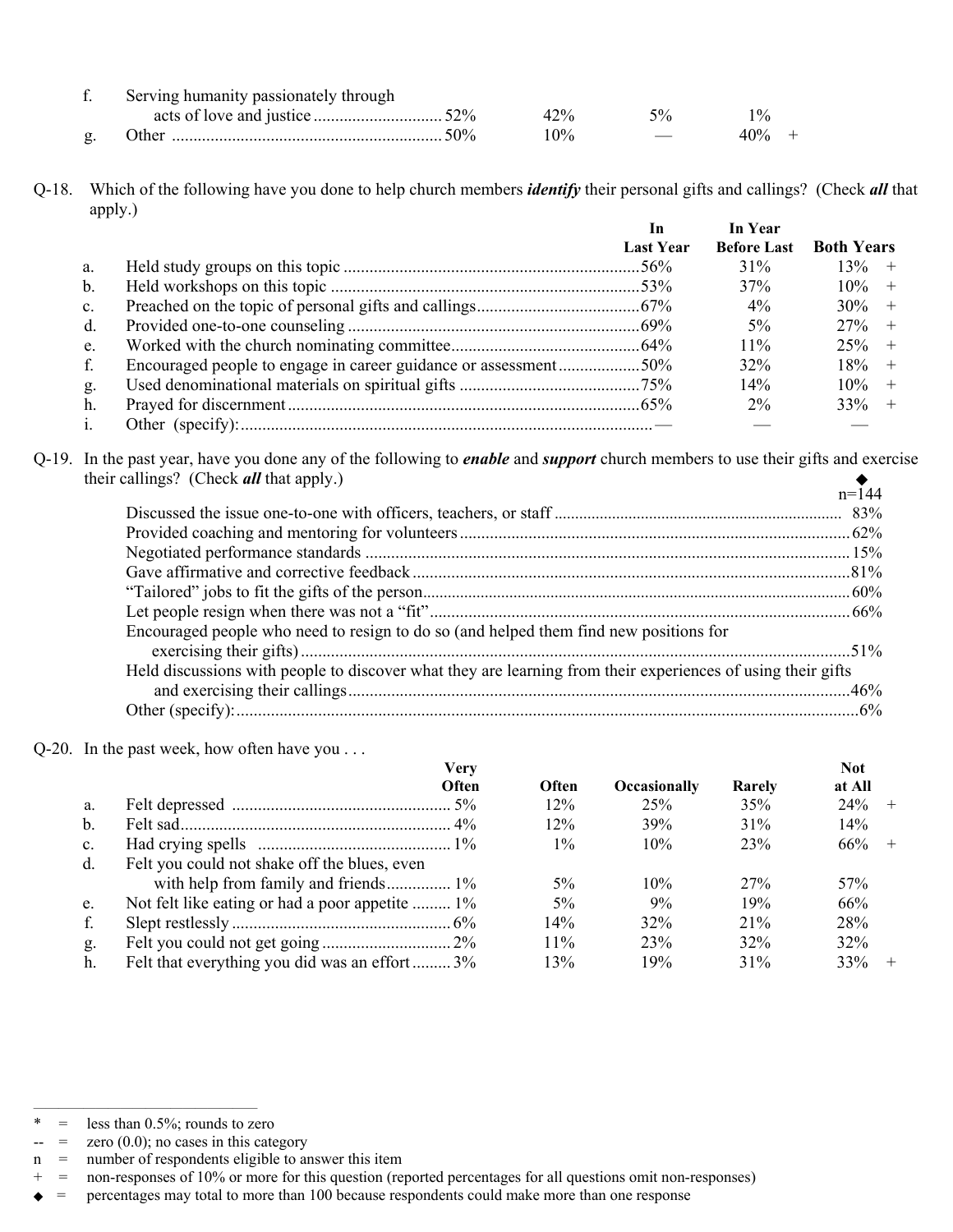## Q-21. What do you currently do to take care of your physical health? (Check all that apply.)

| $n = 144$ |
|-----------|
|           |
|           |
|           |
|           |
|           |
|           |
|           |
|           |
|           |
|           |
|           |
|           |

٠

Q-22. What time management techniques do you currently use? (Check all that apply.)

| Use calendar, planner, or computer methods for scheduling (e.g., DayTimer, Palm Pilot,                   | $n=145$ |
|----------------------------------------------------------------------------------------------------------|---------|
|                                                                                                          | .92%    |
|                                                                                                          |         |
|                                                                                                          |         |
|                                                                                                          |         |
|                                                                                                          |         |
|                                                                                                          |         |
|                                                                                                          |         |
|                                                                                                          |         |
|                                                                                                          |         |
|                                                                                                          |         |
| Establish clear expectations with Session or Personnel Committee and communicate those 28%               |         |
|                                                                                                          | 28%     |
| Ask yourself "Who else could handle this?" and make sure to pass it to them quickly44%                   |         |
|                                                                                                          |         |
| Use of the "two-thirds/one third" model (Divide the day into three waking segments and work only two out |         |
|                                                                                                          | 10%     |
|                                                                                                          |         |

Q-23. How satisfied are you in your current position?

Q-24. Do you feel the seminary did a good job of preparing you for ministry?

|          | $\frac{0}{0}$ |
|----------|---------------|
|          | $18\%$        |
| Not sure | $1\%$         |

 $\ast$ less than 0.5%; rounds to zero  $\, = \,$ 

 $\,=\,$ zero  $(0.0)$ ; no cases in this category  $\overline{a}$ 

number of respondents eligible to answer this item  $\mathbf n$  $\hspace{0.1cm} = \hspace{0.1cm}$ 

 $+$  $\hspace*{0.2cm} = \hspace*{0.2cm}$ non-responses of 10% or more for this question (reported percentages for all questions omit non-responses)

 $\mathcal{L} = \mathcal{L} \mathcal{L}$ percentages may total to more than 100 because respondents could make more than one response ٠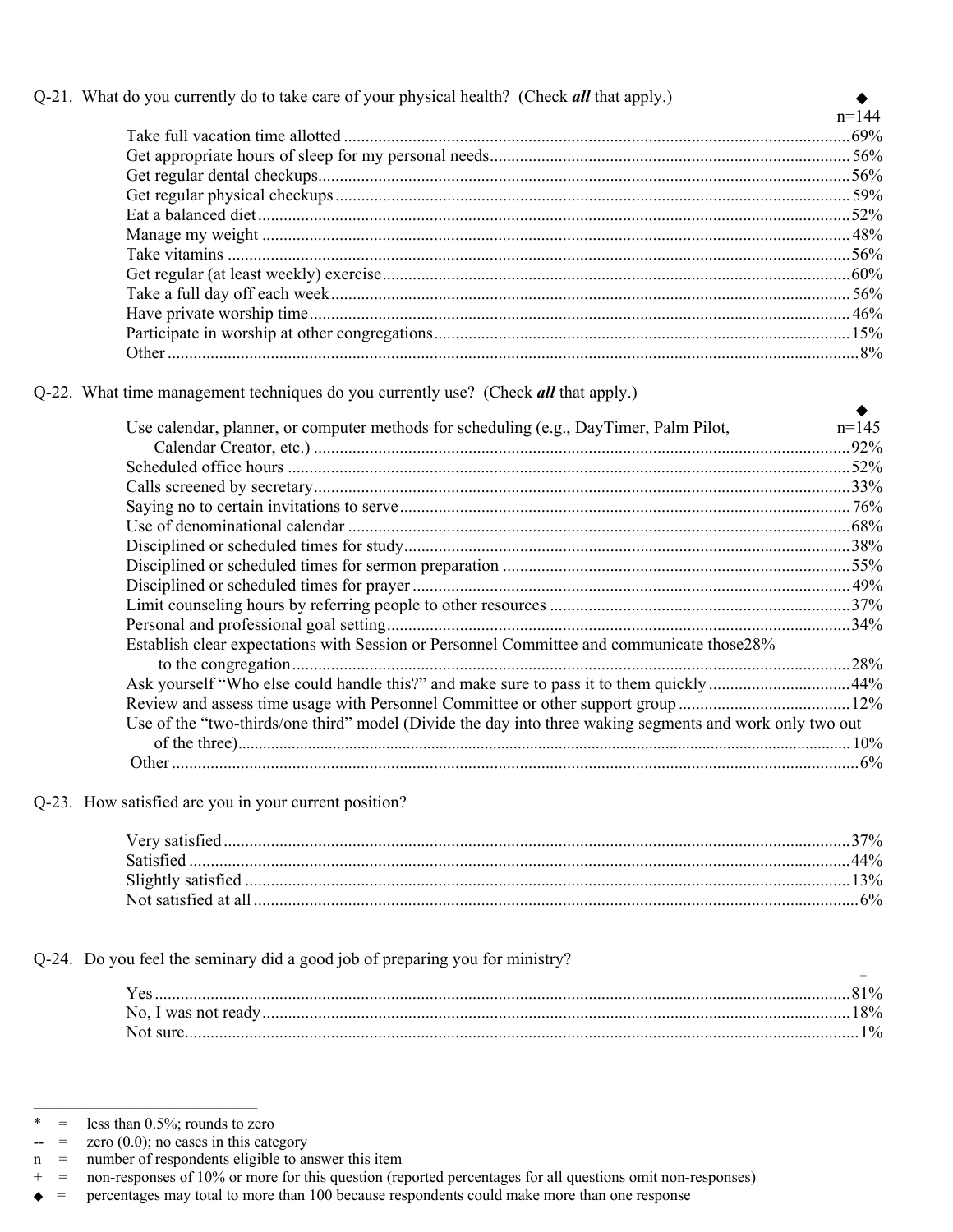Q-25. Please list courses you would have taken to better prepare yourself if the seminary had offered them.

[ Not Tabulated ]

|                | Q-26. If the seminary offered these courses today as continuing education, would you take one or more of them?                              |                  |                    | $+$               |                   |
|----------------|---------------------------------------------------------------------------------------------------------------------------------------------|------------------|--------------------|-------------------|-------------------|
|                |                                                                                                                                             |                  |                    |                   |                   |
|                |                                                                                                                                             |                  |                    |                   |                   |
|                |                                                                                                                                             |                  |                    |                   |                   |
|                | Q-27. Please indicate if you have done any of the following in the last two years.                                                          |                  |                    |                   |                   |
|                |                                                                                                                                             | In               | In Year            |                   |                   |
|                |                                                                                                                                             | <b>Last Year</b> | <b>Before Last</b> | <b>Both Years</b> |                   |
| a.             |                                                                                                                                             |                  | 36%                | 18%               | $^{+}$            |
| $\mathbf b$ .  | Stayed in touch with colleagues in ministry to find out what                                                                                |                  |                    |                   |                   |
|                |                                                                                                                                             |                  | 6%                 | 37%               | $^{+}$            |
| $c_{\cdot}$    |                                                                                                                                             |                  | 8%                 | 33%               | $+$               |
| d.             |                                                                                                                                             |                  | 8%                 | 36%               | $+$               |
| e.             | Used a speech coach (or had training in making effective presentations)62%                                                                  |                  | 12%                | 25%               | $^{+}$            |
| f.             |                                                                                                                                             |                  | 12%                | 38%               | $\qquad \qquad +$ |
|                | $Q-28$ . Are you currently                                                                                                                  |                  |                    |                   |                   |
|                |                                                                                                                                             | Yes              | N <sub>0</sub>     |                   |                   |
| a.             |                                                                                                                                             |                  | 40%                |                   |                   |
| $\mathbf{b}$ . | Involved in disciplined exegetical study of sermon texts? 38%                                                                               |                  | 62%                |                   |                   |
| $\mathbf{c}$ . | Working with a group to help decide how to use continuing education                                                                         |                  |                    |                   |                   |
|                |                                                                                                                                             |                  | 85%                |                   |                   |
|                |                                                                                                                                             |                  |                    |                   |                   |
|                | Q-29. How many close, personal relationships did you develop with colleagues while you were in seminary? (Write the<br>number on the line.) |                  |                    |                   |                   |
|                |                                                                                                                                             | Mean             | Median             |                   |                   |
|                |                                                                                                                                             | 5.38             | 5                  |                   |                   |
|                |                                                                                                                                             |                  |                    |                   |                   |
|                | Q-30. How many of those have you sustained in the time you have been in the ministry?                                                       |                  |                    |                   |                   |
|                |                                                                                                                                             | Mean             | Median             |                   |                   |
|                |                                                                                                                                             | 3.03             | 3                  |                   |                   |
|                | Q-31. How many close, personal relationships have you developed with colleagues since leaving the seminary?                                 |                  |                    |                   |                   |
|                |                                                                                                                                             | Mean             | Median             |                   |                   |
|                |                                                                                                                                             | 3.76             | 3                  |                   |                   |
|                | Q-32. How many of those have you sustained since leaving the seminary?                                                                      |                  |                    |                   |                   |
|                |                                                                                                                                             |                  |                    |                   |                   |
|                |                                                                                                                                             | Mean             | Median             |                   |                   |
|                |                                                                                                                                             | 3.68             | 3                  |                   |                   |

<sup>——————————————————</sup>  \* = less than  $0.5\%$ ; rounds to zero

 $\leftarrow$  = zero (0.0); no cases in this category

n = number of respondents eligible to answer this item

<sup>+ =</sup> non-responses of 10% or more for this question (reported percentages for all questions omit non-responses)

<sup>◆</sup> = percentages may total to more than 100 because respondents could make more than one response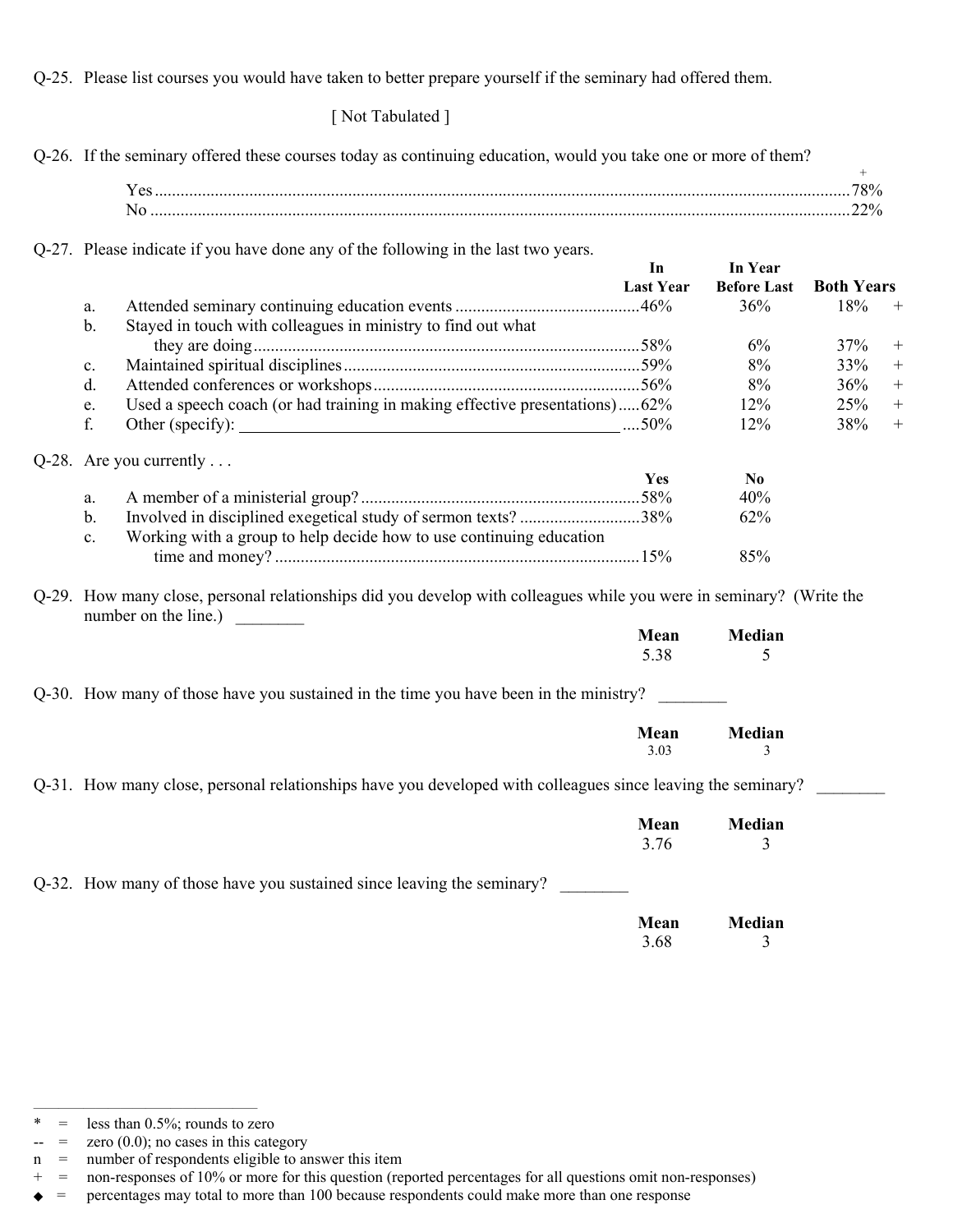Q-33. To what extent did your seminary education prepare you in each of the following areas?

|                | Great                                            | Some   | Only a | <b>Not</b> |
|----------------|--------------------------------------------------|--------|--------|------------|
|                | <b>Extent</b>                                    | Extent | Little | at All     |
| a.             |                                                  | 17%    | 44%    | 38%        |
| b.             |                                                  | 43%    | 36%    | $11\%$     |
| C <sub>1</sub> |                                                  | 40%    | 35%    | 15%        |
| d.             |                                                  | 19%    | 40%    | 38%        |
| e.             |                                                  | 46%    | 18%    | $2\%$      |
| f.             |                                                  | 32%    | 8%     |            |
| g.             |                                                  | 24%    | $4\%$  |            |
| h.             |                                                  | 26%    | $1\%$  |            |
| $\mathbf{1}$ . | Historical understanding of the church56%        | 36%    | 8%     |            |
| j.             | Understanding of cultural context of church  33% | 47%    | 16%    | 4%         |
| k.             | Understanding of ethical issues facing           |        |        |            |
|                | $.32\%$                                          | 52%    | 16%    | $1\%$      |

| $1\%$ |
|-------|
|       |

Q-35. How many years were you, or have you been, in the ministry?

Q-36. Please indicate which theological degrees you have completed. (Check all that apply.)

Q-37. Are you:

| - ∕∩ |
|------|
|      |

 $\!=$ zero  $(0.0)$ ; no cases in this category --

less than 0.5%; rounds to zero  $\ast$  $\,=\,$ 

number of respondents eligible to answer this item  $\mathbf n$  $=$ 

 $^{+}$  $=$ non-responses of 10% or more for this question (reported percentages for all questions omit non-responses)

 $\equiv$ percentages may total to more than 100 because respondents could make more than one response ٠